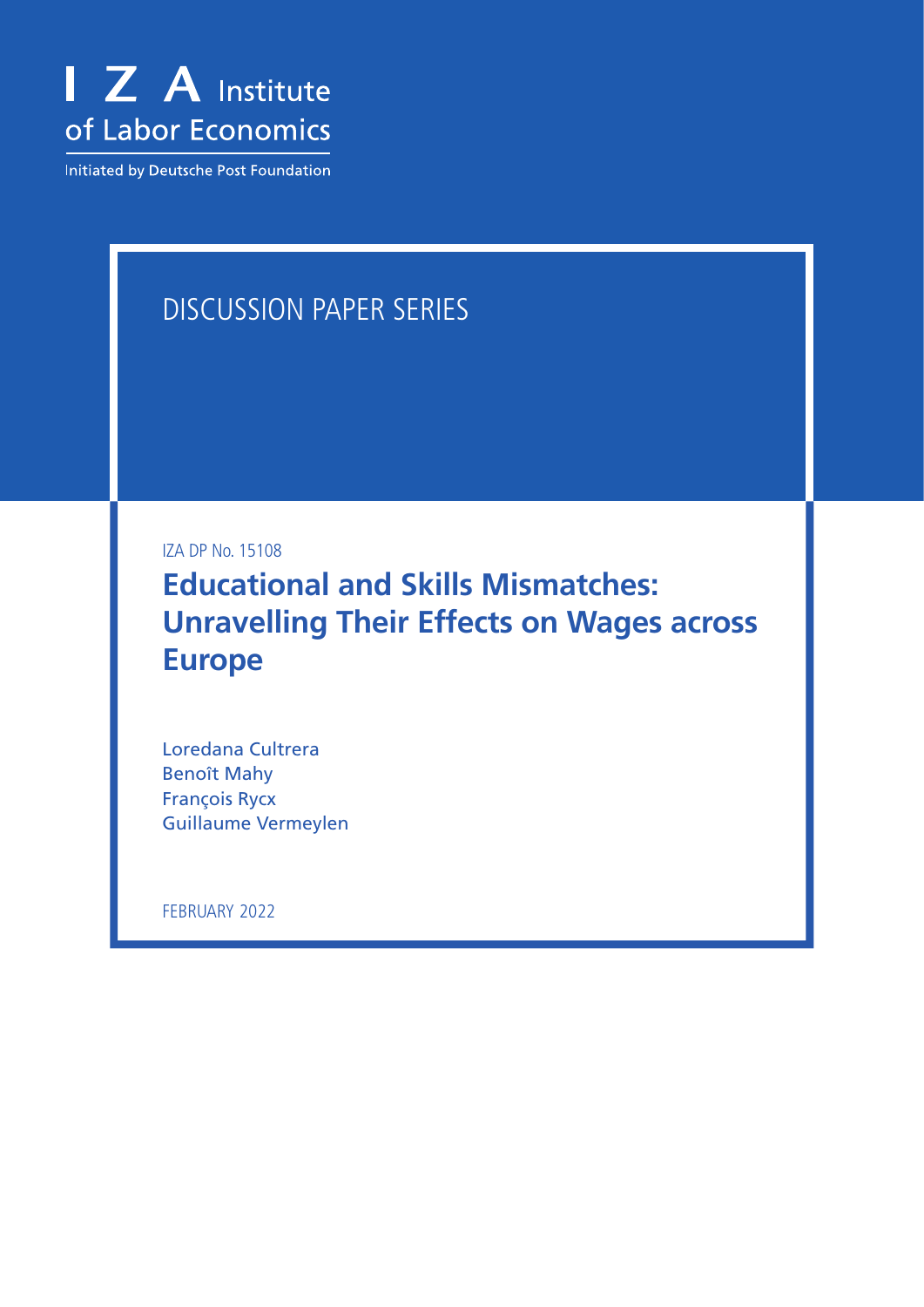

Initiated by Deutsche Post Foundation

## DISCUSSION PAPER SERIES

IZA DP No. 15108

## **Educational and Skills Mismatches: Unravelling Their Effects on Wages across Europe**

### **Loredana Cultrera**

*University of Mons, Soci&ter and Risk*

**Benoît Mahy**

*University of Mons, Soci&ter, and DULBEA*

#### **François Rycx**

*Université libre de Bruxelles (CEBRIG and DULBEA), GLO, IRES, IZA, Soci&ter*

#### **Guillaume Vermeylen**

*University of Mons, Soci&ter, DULBEA and CEBRIG*

FEBRUARY 2022

Any opinions expressed in this paper are those of the author(s) and not those of IZA. Research published in this series may include views on policy, but IZA takes no institutional policy positions. The IZA research network is committed to the IZA Guiding Principles of Research Integrity.

The IZA Institute of Labor Economics is an independent economic research institute that conducts research in labor economics and offers evidence-based policy advice on labor market issues. Supported by the Deutsche Post Foundation, IZA runs the world's largest network of economists, whose research aims to provide answers to the global labor market challenges of our time. Our key objective is to build bridges between academic research, policymakers and society.

IZA Discussion Papers often represent preliminary work and are circulated to encourage discussion. Citation of such a paper should account for its provisional character. A revised version may be available directly from the author.

ISSN: 2365-9793

**IZA – Institute of Labor Economics**

| Schaumburg-Lippe-Straße 5-9 | Phone: +49-228-3894-0       |             |
|-----------------------------|-----------------------------|-------------|
| 53113 Bonn, Germany         | Email: publications@iza.org | www.iza.org |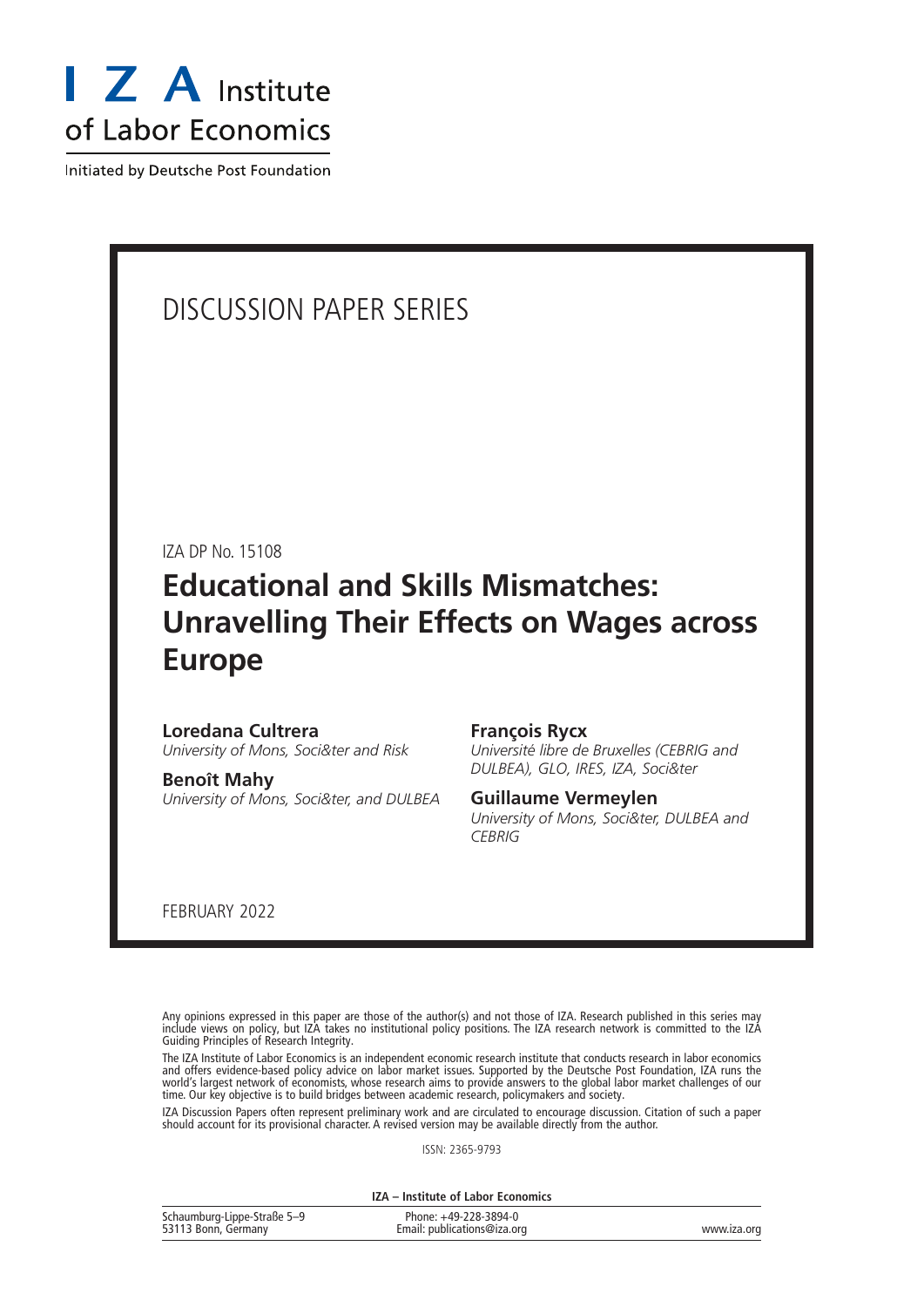# ABSTRACT

# **Educational and Skills Mismatches: Unravelling Their Effects on Wages across Europe**

This paper is among the firsts to investigate the impact of overeducation and overskilling on workers' wages using a unique pan-European database covering twenty-eight countries for the year 2014, namely the CEDEFOP's European Skills and Jobs (ESJ) survey. Overall, the results suggest a wage penalty associated with overeducation. When interacting educational mismatch with skills mismatch into apparent overeducation and genuine overeducation, the results suggest that the highest wage penalty is reached for workers that are both overeducated and overskilled.

| <b>JEL Classification:</b> | J21, J24.                                                     |
|----------------------------|---------------------------------------------------------------|
| Keywords:                  | educational mismatch, skills mismatch, wages, European survey |

## **Corresponding author:**

François Rycx Université libre de Bruxelles 50 avenue F. Roosevelt CP 114/03 B-1050 Brussels Belgium E-mail: Francois.Rycx@ulb.be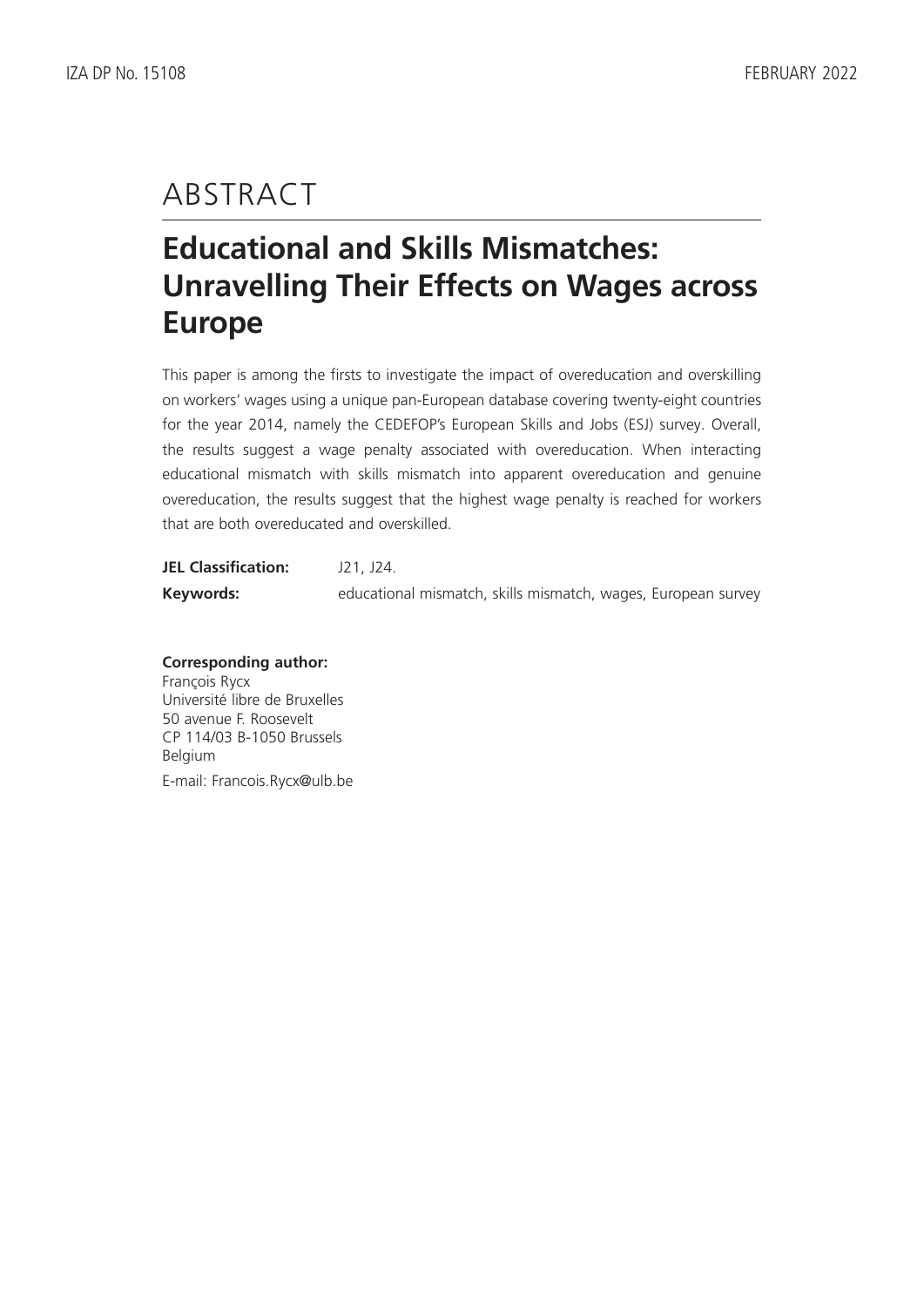#### **1. General Background**

It is undeniable that the level of education has increased significantly in advanced industrial countries in recent years (Barro and Lee, 2013). In the last decade, the European Union faced a massive increase in tertiary educational attainment and met its target of having at least 40% tertiary graduates aged between 30-34 (European Commission, 2019). More precisely in 2019, the share of 30 to 34 year-olds having successfully completed tertiary education was evaluated at 40.7%, compared to 32% in 2009. Simultaneously, the level of requirements for jobs has also risen (Green, 2007), leading researchers to investigate how these two evolutions are related to each other (Korpi and Tahlin, 2009). If the level of education of workers does not rise at the same rate as the one required by jobs, educational mismatch may arise (Freeman, 1976) and represents the difference between the level of education of a worker and the level of education required for her/his job. A mismatched worker may thus be overeducated if her/his level of education is higher than the one required to perform her/his job, or undereducated in the reverse case. Focussing on the first situation, the European Commission (2017) shows that overeducation is an important and growing phenomenon that concerned on average 40.2% of workers in the EU28 countries over the years 2002-2016.

Most empirical studies on the impact of overeducation on wages consistently find the same two results: (i) those workers suffer a wage penalty in comparison with equally-educated employees working in jobs that match their levels of education; (ii) they get a wage premium in comparison with those working in the same jobs but possessing a level of education that actually matches the requirements for those jobs (Duncan and Hoffman, 1981; Cohn and Khan, 1995; Sloane et al., 1999 ; Allen and Van der Velden, 2001; Bauer, 2002; McGuinness, 2006; Lindley and McIntoch, 2010; Leuven and Oosterbeek, 2011; Bender and Heywood, 2011).

Nevertheless, overeducation may not reflect workers' real competencies on the job, and any current evidence that addresses the effect of overeducation on wages as such may therefore be biased. Indeed, overeducated workers may possess the required level of skills needed to perform their jobs, and overeducation does not necessarily imply overskilling (Pellizzari and Fichen, 2013; Pecoraro, 2014; McGuinness et al., 2018). Since workers may also differ when comparing their informal skills acquired through experience, on-the-job training, or even thanks to their innate ability (Chevalier, 2003; Verhaest and Omey, 2009; Chevalier and Lindley, 2009), one solution to mitigate such bias consists in refining the definition of educational mismatch by making educational and skills mismatches interact. Some studies have proposed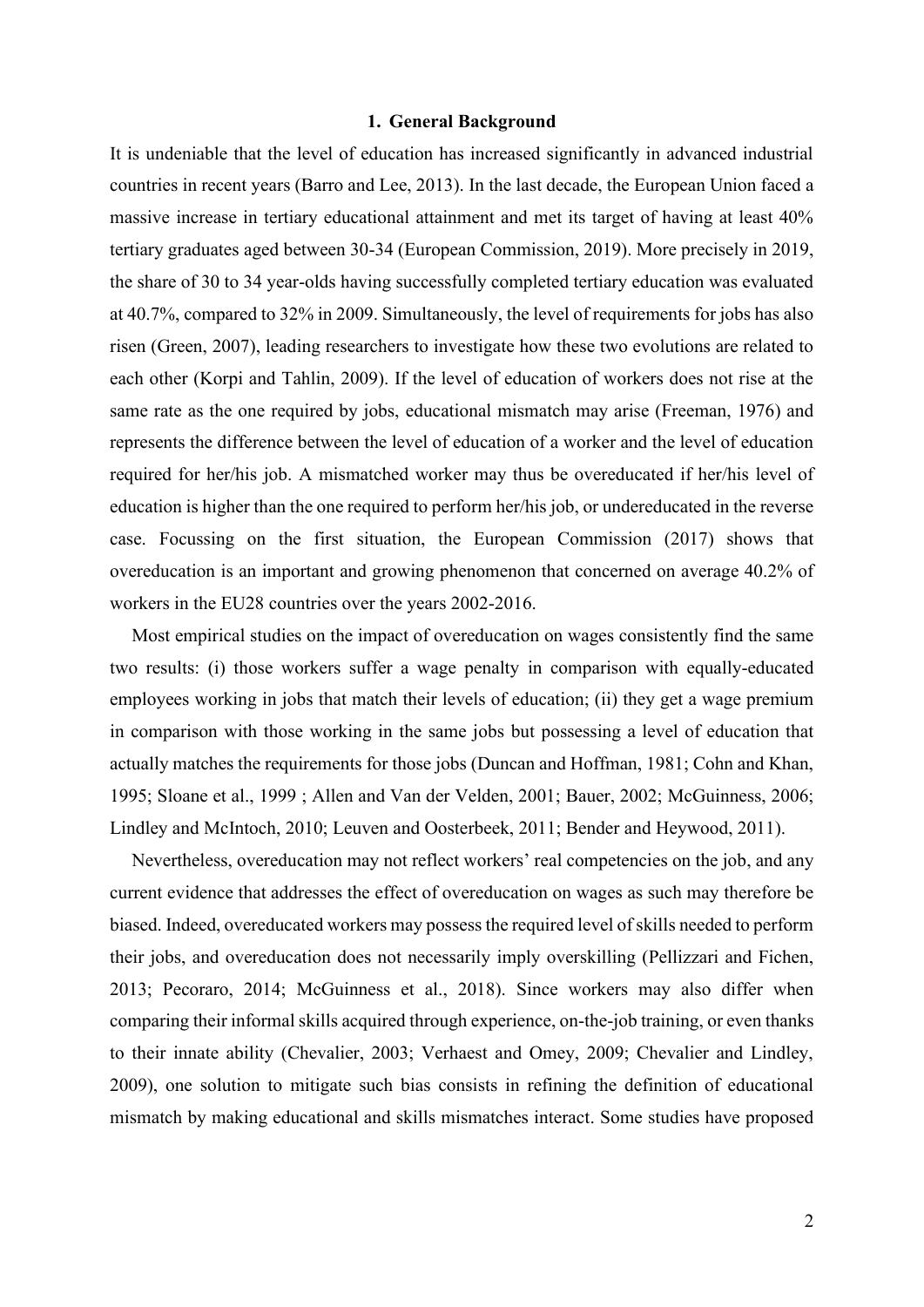alternative measures in order to better account for heterogeneity in workers and jobs<sup>1</sup>, with a common main result that the wage impact of overeducation is overestimated in studies that assume equally educated workers to be homogenous in their human capital endowment (Chevalier, 2003; Chevalier and Lindley, 2009; Green and Zhu, 2010; Mavromaras *et al.*, 2013; Pecoraro, 2014; Pecoraro, 2016; Caroleo and Pastore, 2017).

The originality of this paper lies in the fact that we deepen these literature insights. More precisely, this paper investigates whether interactions between overeducation and overskilling mitigate the historically known wage penalties, at European level, by relying on subjective measures of overeducation and overskilling. We therefore postulate that overeducation is then either *apparent* or *genuine* according to whether overeducated workers are properly skilled or overskilled. Our main contribution is threefold. First, we statistically compute the number of years of overeducation, apparent overeducation and genuine overeducation, allowing us to measure the magnitude of the impact of mismatch variables on wages. Second, we take advantage of a unique pan-European dataset, the European Skills and Jobs (ESJ) survey, covering all the EU28 member states. Thirdly, we take into account potential endogeneity in the relationships by implementing a two-stage least squares (2SLS) estimation strategy besides the more classical ordinary least squares (OLS), which has, to our knowledge, never been used before in this context.

In order to compute our interest variables, the ESJ survey first provides two questions allowing to define a worker as overeducated:

- What is the highest level of education or training (ISCED Qualification) that you have completed?
- What is the level of education or training (ISCED\_Qualification) needed to *get* your job?

A worker is then defined as overeducated if her/his level of education or training is above the level of education that is required *to get* her/his job.

<sup>1</sup> Note that some authors decide to investigate overskilling *besides* overeducation, separately. These studies globally show that both overeducation and overskilling are associated with wage penalties, but also that the wage penalty associated with overeducation is higher than the one associated with overskilling (Allen and van der Velden, 2001; Mavromaras *et al.*, 2009; McGuinness and Byrne, 2014). They also find that overskilling matters the most in the workers' satisfaction determination or in their propensity to implement on-the-job search (Allen and van der Velden, 2001; Mateos-Romero and Salinas-Jiménez, 2018), and that severely over-skilled migrant workers (with language differing from the host country) suffer a higher pay penalty (Mavromaras *et al.*, 2009). McGuinness and Byrne (2014) focus on immigration and, using data on fifteen European countries, show that higher rates of wage penalties are found for male over-skilled migrants, whereas over-education matters the most for female migrants.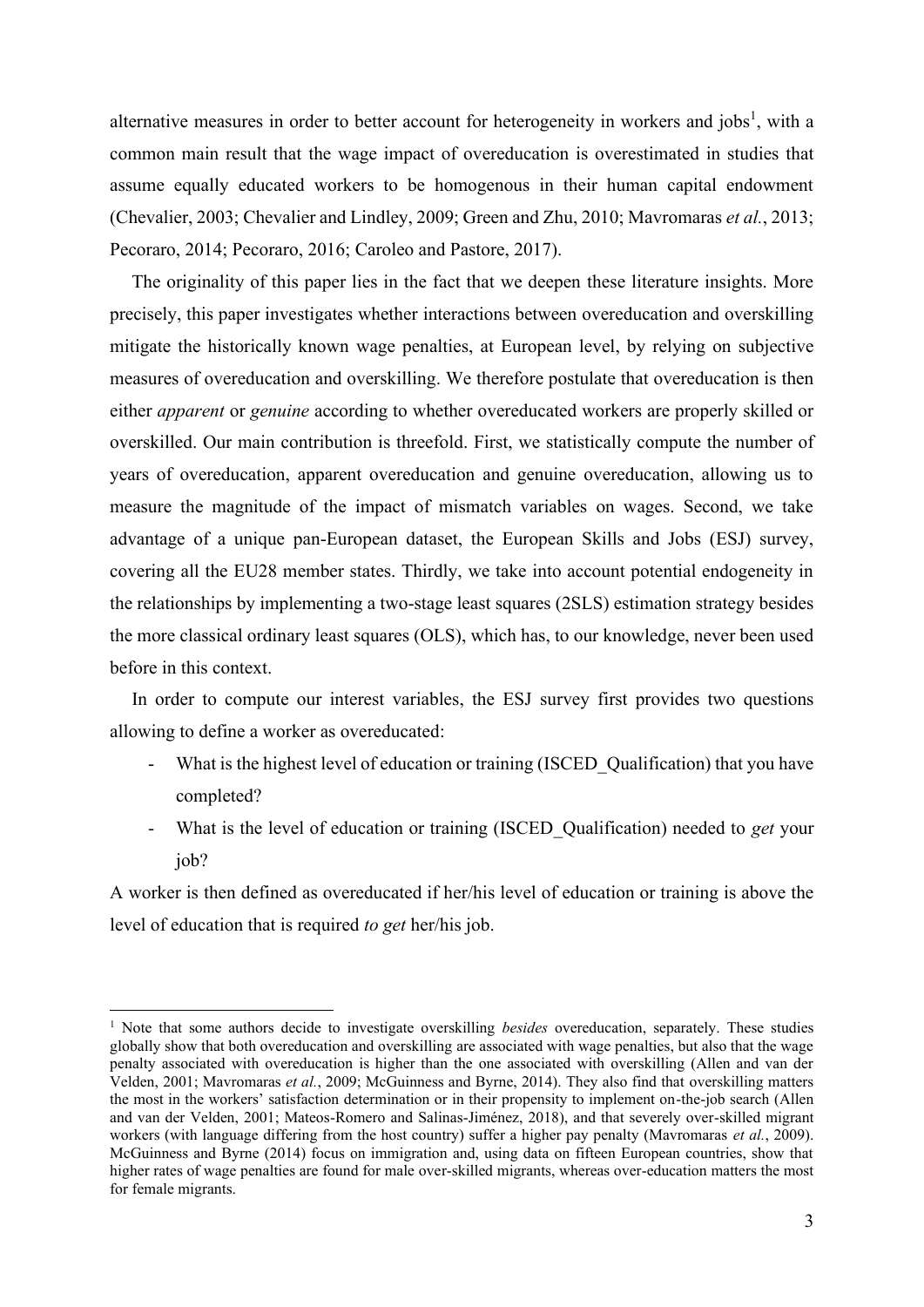Next, the ESJ survey also provides questions allowing us to compute the overskilling situation :

- What is the highest level of education or training (ISCED Qualification) that you have completed?
- What is the level of education or training (ISCED Qualification) needed to *do* your iob?

A worker is then defined as overskilled if her/his level of education or training is above the one required *to do* (*i.e.*, to perform) her/his job.

This way of doing has been followed by other researchers such as Dolton and Silles (2008) for UK graduates, or more recently by Caroleo and Pastore (2017) for Italian graduates or by McGuinness et al. (2018) for European workers. As mentioned above, one main source of originality lies in the fact that we are able to compute the magnitude of overeducation and overskilling by relying on precise information on the level of attained (*i.e.,* completed) education and skills of the worker together with the requirements *to get* (required education) and *to do* (required skills) the job. To do so, we associate each attained level of education and skills with a given number of equivalent years of education, by relying on the following rule: ISCED\_1 is equivalent to primary education (6 years of education); ISCED\_2 relates to lower secondary education (9 years of education); ISCED 3 is equivalent to upper secondary education (12 years of education); ISCED\_4 to post-secondary non-tertiary education (14 years of education); ISCED\_5 to first stage of tertiary education (16 years of education); and finally ISCED 6 relates second stage of tertiary education (17 years of education). *In fine*, comparing the number of years of attained education (skills) of a worker with the one required to get (to do) the worker's job gives us the number of years of overeducation (overskilling).

The next Section lays out the wage equation model, and Section 3 describes the data. The results are presented in Section 4 and Section 5 concludes.

#### **2. Methods**

In order to first investigate the wage effects of overeducation, we rely on the following extended version of the Mincer wage equation model that is widely used in the existing literature (Chevalier, 2003; Frenette, 2004; Dolton and Silles, 2008; Green and Zhu, 2010, Pecoraro, 2014; Kracke et al., 2018):

$$
\ln w_i = \alpha_0 + \alpha_1 \text{OverE} \, du Y_i + \alpha_2 X_i + \varepsilon_i \tag{1}
$$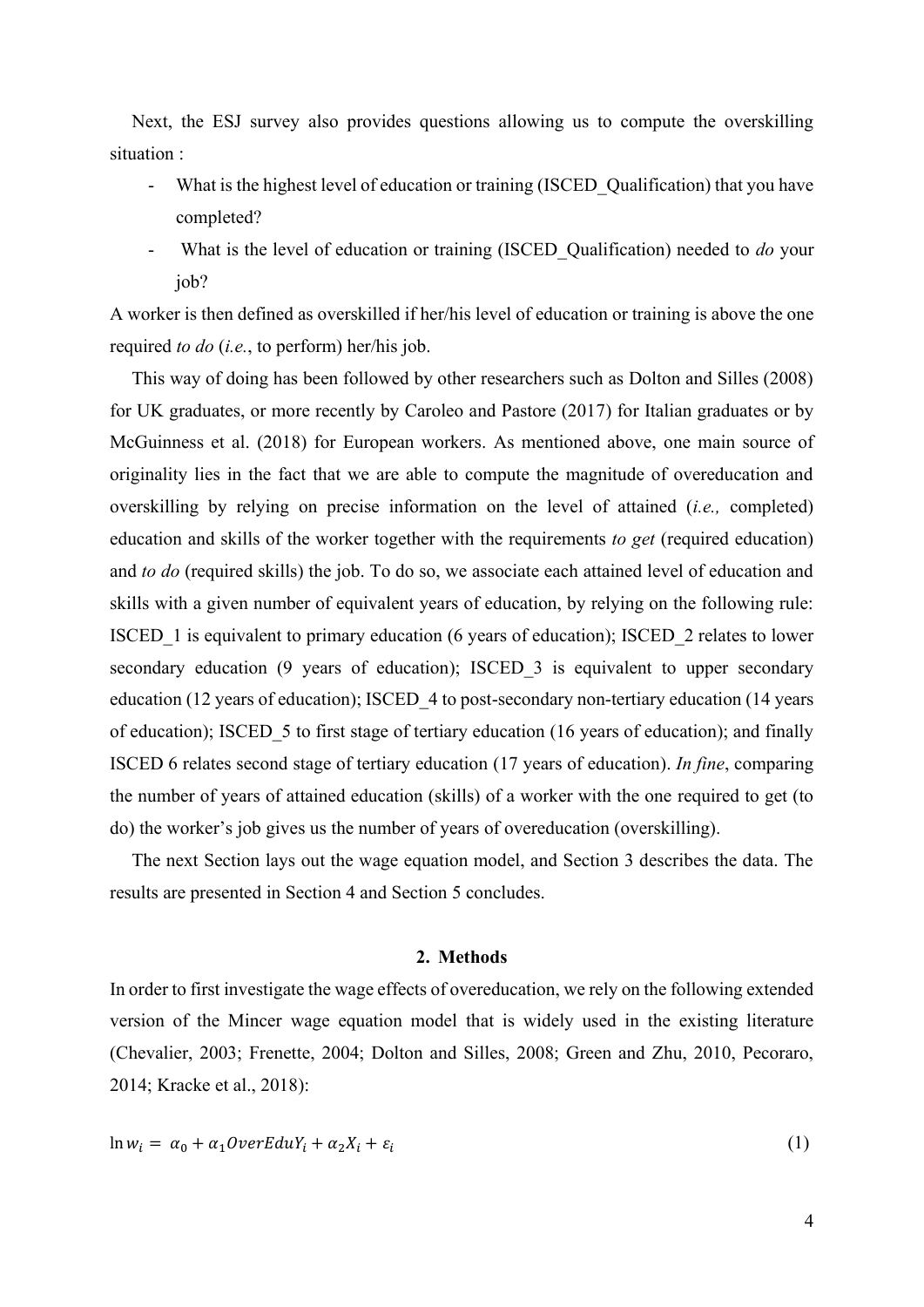with:

- (a) *OverEduYi* is the number of years of overeducation of the worker *i*, computed as the difference between the number of years of education or training of the worker *i* and the number of years of education or training needed to get the worker *i*'s job if  $\geq 0$ , 0 otherwise.
- (b) *Xi* is a vector of control variables: length of studies, *i.e.* the attained level of education of the worker *i,* field of education, gender, age, tenure, type of contract (*i.e.*, part time or not, indefinite term contract or not), sector of activity, size of the firm in which the worker *i* is employed, and the country in which the establishment is located.
- (c)  $\varepsilon_i$  is the error term.

Note that, as mentioned by Pecoraro (2014), equation (1) can be seen as a test for human capital theory, according to which educational requirements for a job do not influence workers' wages, as they are solely driven by workers' characteristics. In order to validate human capital theory, overeducated workers should earn the same wage as their peers in jobs that match their level of education so that each additional year of overeducation should have no impact on wages, that is  $\alpha_1 = 0$ . However, in the case of a rejection of human capital theory, wages would be determined by job requirements, so that returns to overeducation should be negative and significant, that is  $\alpha_1 < 0$ . Such models used in the literature mainly show that overeducated workers suffer from a wage penalty in comparison with workers similarly educated but working in jobs that match their levels of education. This outcome is more in line with the assignment model than standard human capital theory (Dolton and Vignoles, 2000 ; McGuinness, 2006 ; Leuven and Oosterbeek, 2011).

Our second equation investigates the impact of the interaction between overeducation and overskilling on wages, where the measurement of overeducation from equation (1) is replaced by a vector of interaction variables including both types of mismatch in the same equation:

$$
\ln w_i = \beta_0 + \beta_1 AppOverE du_i + \beta_2 GenuineOverE du_i + \beta_3 X_i + \varepsilon_i \tag{2}
$$

with:

(a) *AppOverEdui* represents apparent overeducation, when the worker *i* considers herself/himself as overeducated and properly skilled for her/his job. The associated coefficient gives us the impact of an additional year of overeducation for a worker being properly skilled for her/his job.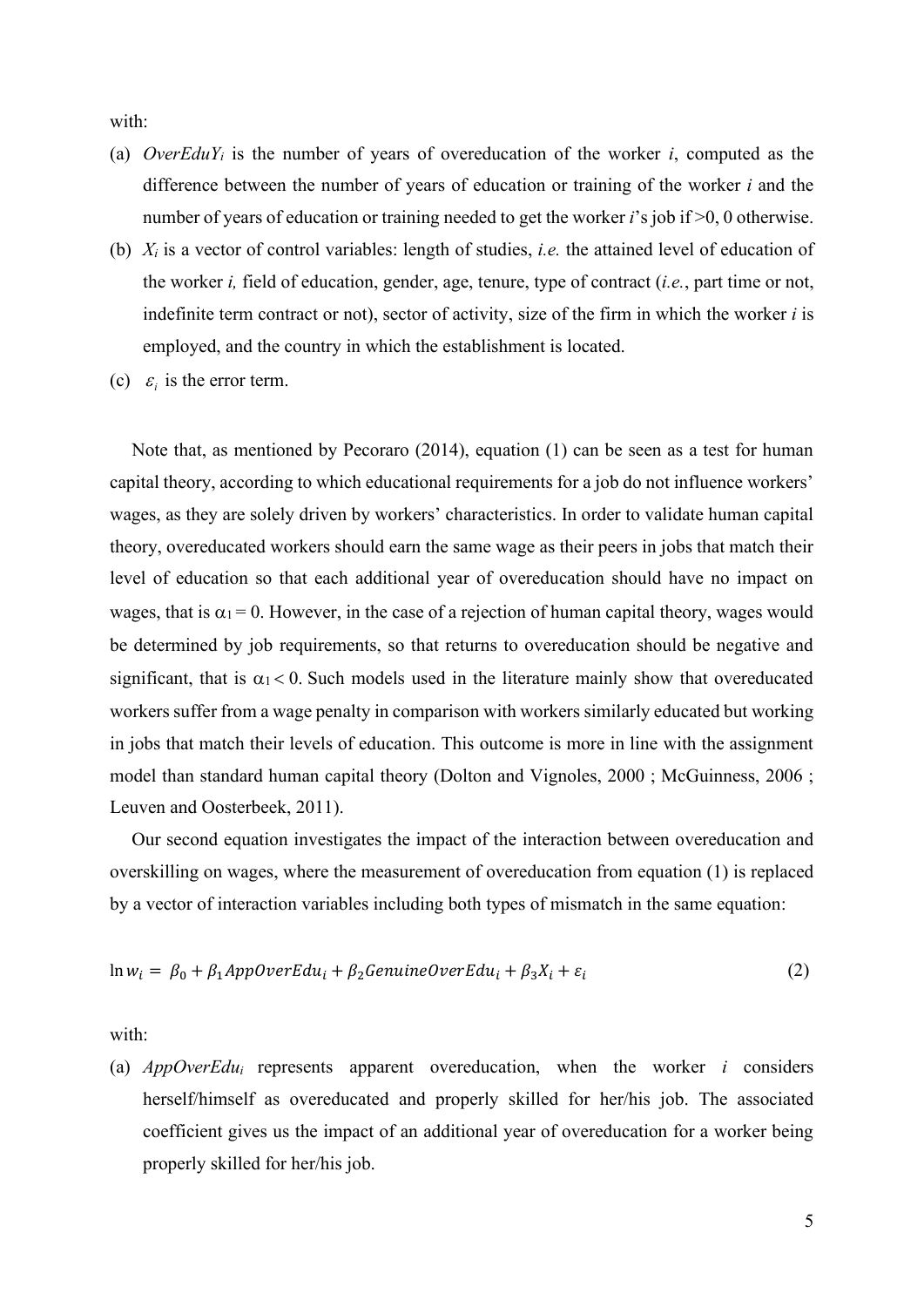(b) *GenuineOverEdui* represents genuine overeducation, where the worker *i* considers herself/himself as overeducated and overskilled. The associated coefficient gives us the impact of an additional year of overeducation for a worker being overskilled for her/his job.

In this equation, apparently overeducated and genuinely overeducated workers are compared with each other in situations where they were not mismatched in terms of education and skills.

Equations (1) and (2) have first been estimated by the ordinary least squares method (OLS). The OLS estimator with standard errors robust to heteroscedasticity and serial correlation is based on the cross-section variability between workers. Relying on OLS supposes that our mismatch variables are not correlated with unobserved variables (that could also explain wages) such as innate ability or family background. If this assumption is not satisfied, OLS estimates are biased and inconsistent due to endogeneity. Put differently, statistical inference is not permitted. Surprisingly, this important issue is rarely addressed in the mismatch literature. In order to control for such potential bias, we implement the two-stage least squares method (2SLS) using three key instruments (namely, willingness to work close to home, preference for leisure, and preference for self-learning) as IVs.

#### **3. Materials**

The European Center for the Development of Vocational Training (CEDEFOP) commissioned Ipsos in spring 2014 to carry out the first pan-European survey on skills mismatch. The European Skills and Jobs survey was conducted by telephone or online on 48,676 employees aged between 24 and 65, coming from the 28 European member states.

## [Insert Table 1 about here]

The analyses conducted in this article face some restrictions relating to the data. For instance, workers were asked to report their gross monthly wage during the interviews, and some of them refused to do so. Also, workers who did not report their educational and/or skills level had to be skipped from the data. This leads to a final sample of 23,123 exploitable observations.

Descriptive statistics of these observations are presented in Table 1. As far as education is concerned, 0.4% are primary educated, 7.3% lower secondary educated, followed by 25.2% who have attained upper secondary education, 11.1% post-secondary educated, 48.3% who are tertiary educated at the first level, and 7.7% tertiary educated at an advanced level. Concerning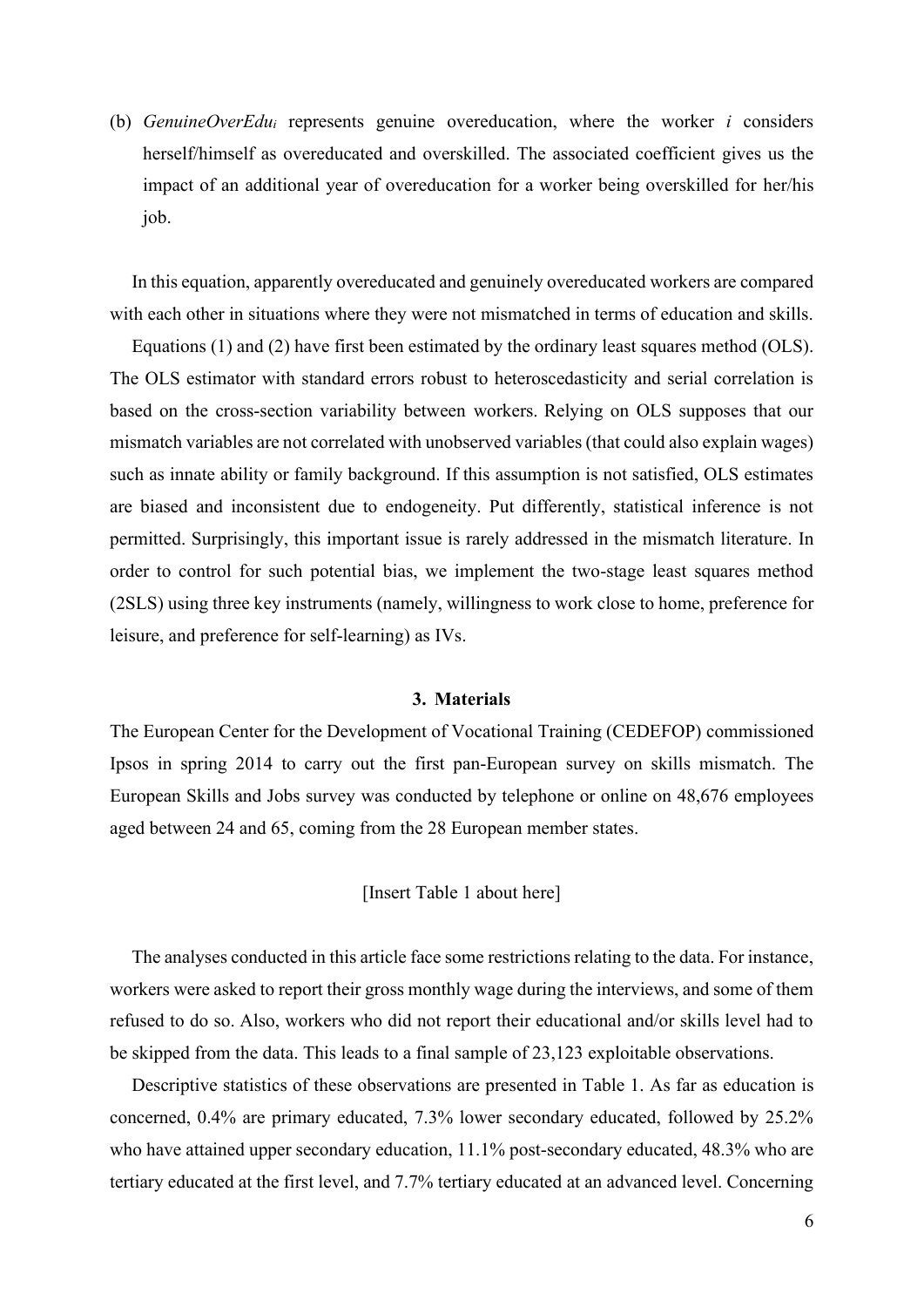mismatch variables, 26.4% of the workers consider themselves as overeducated, with mean years of overeducation evaluated at 0.9 year. Concerning skills mismatch, 28.9% of workers estimate they possess some skills in surplus and are thus overskilled. Interactions between educational mismatch and skills mismatch show that 2.5% of the sample is apparently overeducated (*i.e.* overeducated but properly skilled) and that 23.6% of the workers are genuinely overeducated (*i.e.* overeducated and overskilled). Finally, 44.7% of workers are female, 41.3% have more than 10 years of tenure, 13.5% work in part-time jobs, and the majority works in SMEs (*i.e.* firms with less than 250 workers).

## **4. Results**

Table 2 displays the estimation results of equations (1) and (2). The second column presents the results of the first equation and focuses on the impact of years of overeducation on wages. The adjusted R-squared reaches 45%, which is much higher than in the existing literature, where it stands at around 15%. This is most probably due to the richness of our dataset, which allows us to control for a wider range of workers' characteristics. What's more, the estimates show that each additional year of overeducation leads to a wage penalty of  $6.67\%$ <sup>2</sup> in comparison with similarly educated individuals working in a matching situation. This gives support to the idea of a wage penalty associated with overeducation, but not to simple human capital explanations of wages. The third column of Table 2 relies on equation (2) and shows that all types of interactions are associated with wage penalties. More precisely, they suggest that an additional year of overeducation among apparently overeducated workers is associated with a  $4.1\%$ <sup>2</sup> wage penalty, which is lower than the  $6.9\%$ <sup>2</sup> penalty for a year of overeducation among genuinely overeducated workers<sup>3</sup>. As in Green and Zhu  $(2010)$  or Pecoraro  $(2014)$ , the impact of being both overeducated and overskilled is thus estimated to be more negative than being overeducated but properly skilled. These differences, measured in terms of earnings' penalties, reinforce the idea that skills heterogeneity matters significantly when analysing the impact of overeducation on wages.

When taking into account endogeneity in the relationships, the results of the 2SLS estimator are presented in columns 4 and 5. They confirm, in column 4, the wage penalty associated to overeducation. More precisely, one additional year of overeducation leads to a 18.1%<sup>2</sup> wage

<sup>&</sup>lt;sup>2</sup> The effect of each variable in percentage is calculated as  $e^{\beta i} - 1$ , given the log-linear form of the estimated equation.

 $3\overline{1}$  The rejection of the null hypothesis that regression coefficients (when comparing apparent overeducation and genuine overeducation) are equal gives support to that statement.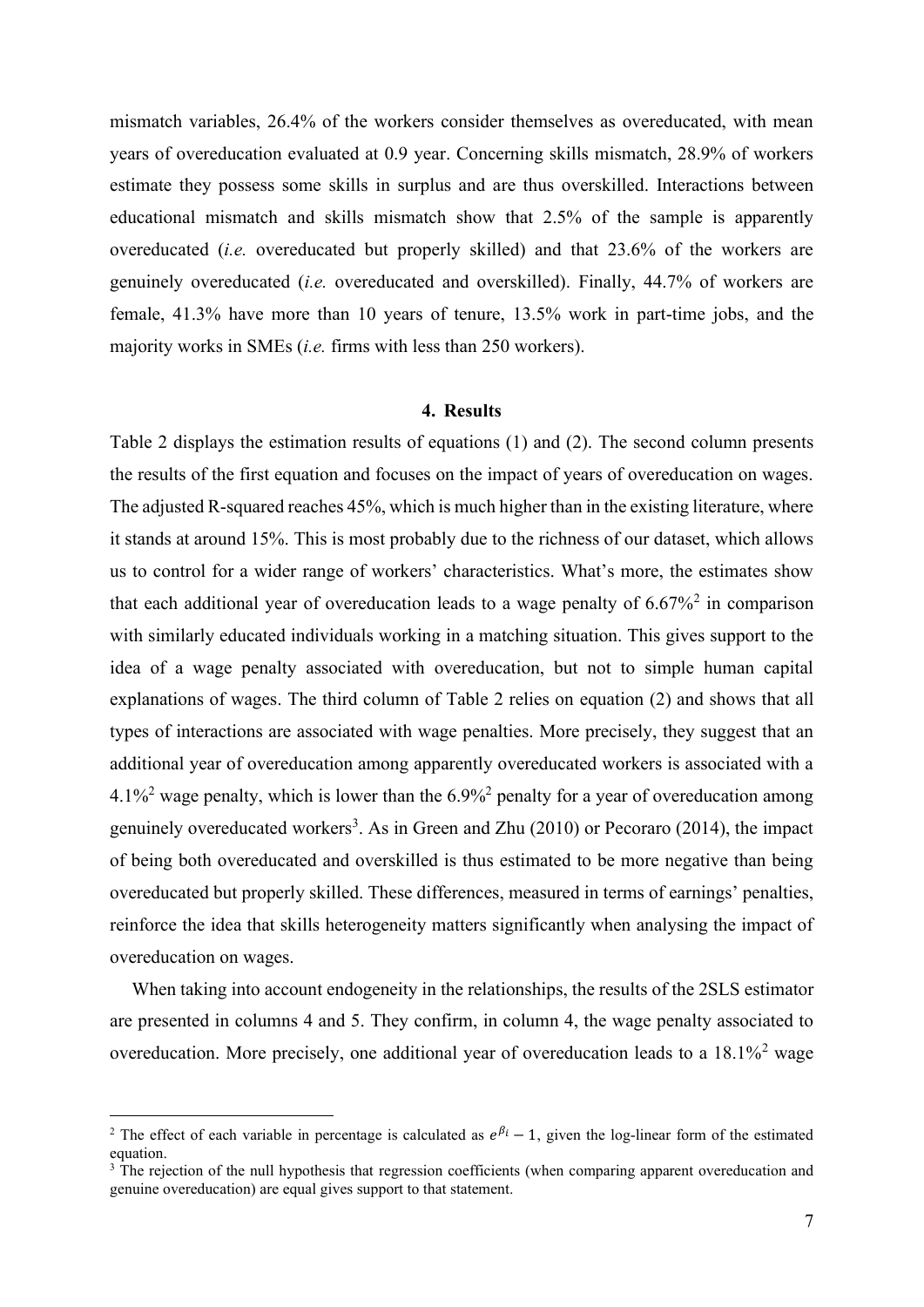drop in comparison with similarly educated individuals working in a matching situation<sup>4</sup>. Including skills mismatch in the relationship (column 5) shows that the pay penalty associated with apparent overeducation remains significant with a 6.9%<sup>2</sup> penalty for each additional year of apparent overeducation. However, it shows that the highest pay penalty is associated to genuine overeducation  $(17.9\%)^2$  pay penalty for one year increase in the level of genuine overeducation, *i.e.* both overeducation and overskilling)<sup>3</sup>.

#### [Insert Table 2 about here]

To assess the soundness of the 2SLS approach, we performed four diagnosis tests. The results of these tests are reported at the bottom of Table 2. The first-stage estimates suggest that our IVs are not weak, as shown by the Kleibergen-Paap rk Wald *F* statistic for weak identification. That is, the  $F$  statistic is higher than 10, for both equation (1) and (2).<sup>5</sup> Moreover, we can reject the null hypothesis that our first-stage equation is under-identified as the Kleibergen-Paap rk *LM* statistic is found to be highly significant for both equations. Next, to examine whether our instruments fulfil the exogeneity condition, we computed bivariate correlations between our IVs and our dependent variable. Our findings, available on request, show that all correlation coefficients are very small (between 3% and 7%) and support the assumption that our IVs are fairly exogenous with respect to gross monthly wages. Concerning the quality of our instruments, we find that the *p*-values associated with the Sargan-Hansen's  $J$ over-identification test are equal to 0.156 and 0.103 for equation (1) and (2), respectively, which suggests that our instruments are valid. Finally, as regards the Durbin-Wu-Hausman endogeneity test, the *p*-values associated with the Chi-squared statistics are equal to 0.007 and 0.010, for equation (1) and (2), respectively.<sup>6</sup> These results suggest that the null hypothesis of no endogeneity should be rejected. The estimates thus indicate that our main explanatory variables are endogenous and that our instrumentation strategy is necessary.

<sup>4</sup> Note that a one year increase in the level of overeducation implies more than doubling the current situation (descriptive statistics show 0.85 mean year of overeducation), which could explain such high penalties.

 $\frac{5}{5}$  As suggested by van Ours and Stoeldraijer (2011), we rely on the standard "rule of thumb" that weak identification is problematic for *F* statistics smaller than 10.

 $\frac{6}{3}$  The Durbin-Wu-Hausman test is based on the difference of two Sargan-Hansen statistics: one for the equation in which the mismatch variables treated as endogenous, and one in which they are treated as exogenous. If the null hypothesis of this test cannot be rejected, then instrumentation is actually not necessary.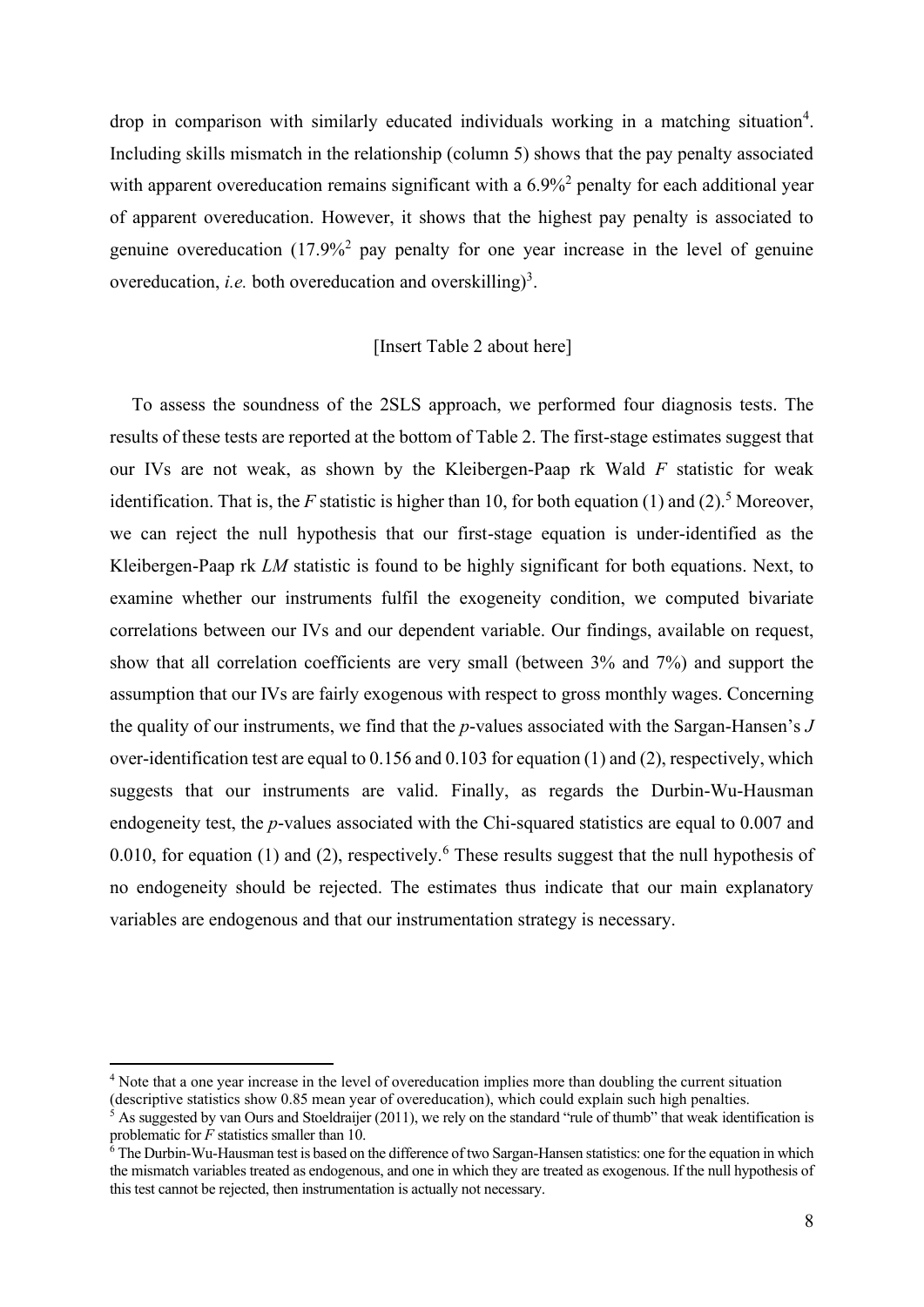#### **5. Discussion**

Educational mismatch is an important and growing phenomenon in Europe, and workers are found to be more and more educated, which results in a risk for workers to be allocated to jobs that do not match their level of education. A range of authors however argue that education does not reflect the real competencies of workers on the job (Chevalier and Lindley, 2009; Verhaest and Omey, 2009). This leads researchers to investigate the skills mismatch phenomenon where workers are considered as possessing (or not) the skills needed to perform their job (Mavromaras *et al.*, 2007; OECD, 2011; Caroleo and Pastore, 2017).

Relying on the European Skills and Jobs (ESJ) survey, the first pan-European survey on skills mismatch, this paper investigates the wage effects of new and more precise measurements of mismatch. Whereas most of the current investigations rely on educational background of workers only, this paper challenges education and skills by interacting overeducation with overskilling in two specific situations: (i) the apparent overeducation (*i.e*. being overeducated but properly skilled and (iii) the genuine overeducation (*i.e.* being both overeducated and overskilled). Taking into account the skills mismatch phenomenon besides the more classical educational mismatch allows to account for workers' heterogeneity in their skills, making it one of the first papers using the ESJ survey to evaluate the effect of overeducation and overskilling on wages from a European perspective. We also deepen the analysis by computing the magnitude of wage effects of mismatches in terms of additional years of overeducation, apparent overeducation and genuine overeducation. Finally, we are among the first to test for the existence of a potential endogeneity bias associated to education and skills mismatch variables.

Our best estimates first show that overeducated workers *ceteris paribus* earn less than their opposite numbers in jobs matching their level of education. More precisely, we find on the bases of 2SLS estimates, that each additional year of overeducation leads to a wage penalty of around 20% among EU countries. Yet, this penalty is found to vary substantially on whether overeducation coincides with overskilling. One year of overeducation among workers that are properly skilled (*i.e.* apparently overeducated) leads to a non-negligible wage penalty of 6.9%. But the penalty for genuine overeducation is more than doubled (17.9%). These estimates, robust to endogeneity, are of concern in several respects. First, descriptive statistics show that genuinely overeducated workers represent a large group of mismatched workers in EU. On average this category encompasses more than 20% of the workforce. Obviously, this is quite costly from a worker's perspective. But the cost of mismatch is also likely to be huge for the economy overall. Recent papers show indeed that wage effects of educational/skills mismatch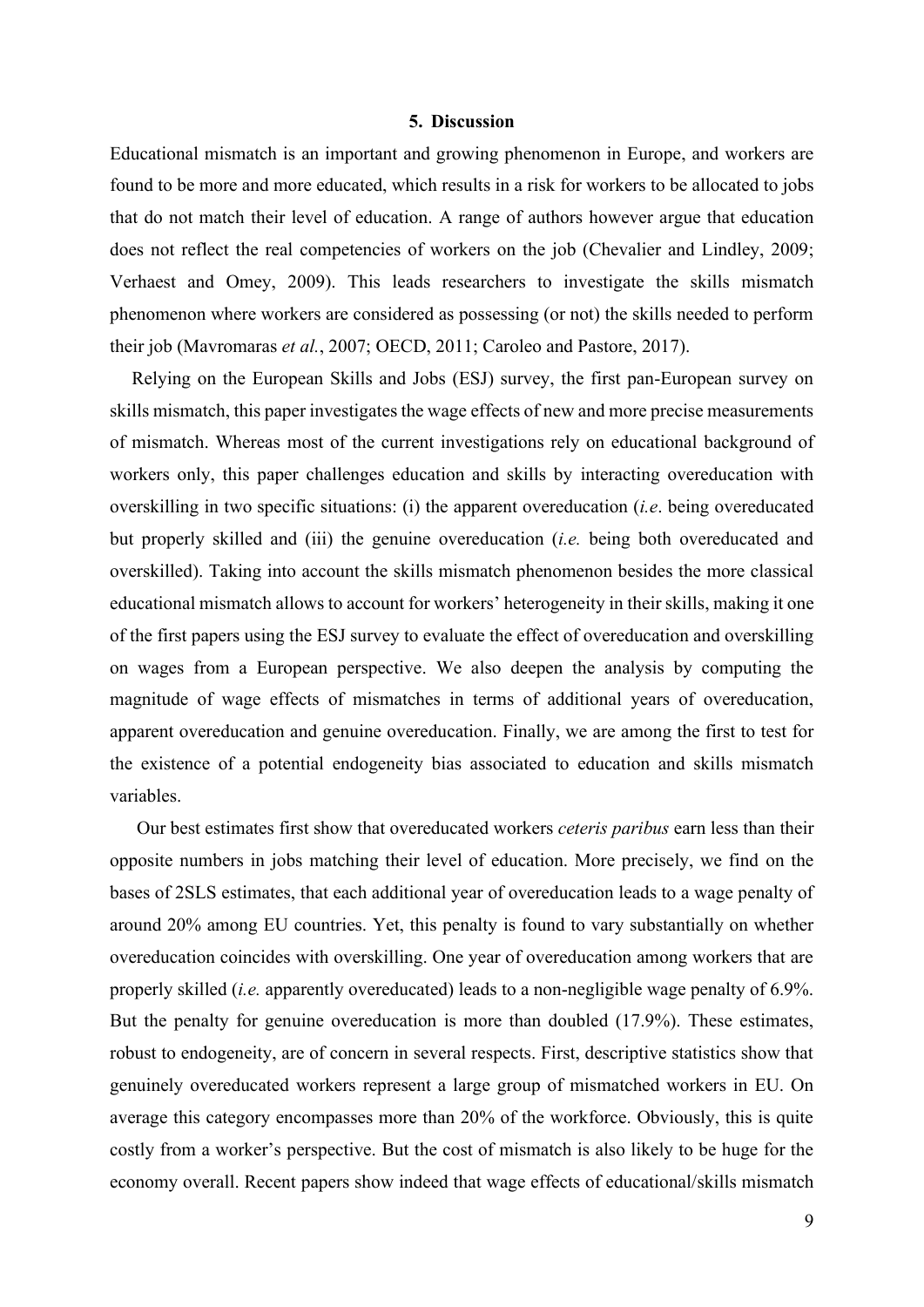reflect (to a large extent) differences in productivity among workers. Put differently, they indicate that overeducated/skilled workers would create much more value added if they were doing a job matching their education/skills. Along those lines, our estimates suggest that a better allocation of resources in the economy (*i.e.* notably through a decrease in the incidence of genuinely overeducated workers) could improve overall productivity significantly. Improving the quality of job-workers matches in EU countries thus appears to be a key challenge not only from a worker's perspective but also for the economy at large.

#### **References**

- Allen, J., and R. van der Velden (2001) "Educational mismatches versus skill mismatches: effects on wages, job satisfaction, and on-the-job search.´*Oxford Economic Papers* **3**: 434- 452. doi:https://doi.ord[/10.1093/oep/53.3.434](https://www.researchgate.net/deref/http%3A%2F%2Fdx.doi.org%2F10.1093%2Foep%2F53.3.434?_sg%5B0%5D=Ync8PAqcdEaaFS1sG2LBeIYSVScJZCjcfERYYSWCRMFAZlXgNV4_O8v2mjBWptNTYD_RdD41u_4FN7zcbCnM4B1llg.zcGKDpMEbGQFyLCPyKQQgaG4soc3SwiAi-xWcTpOgzXIDHAP36VQYkLOTlylOhZxZuJ54W4MtpGe7lgDRErAUw)
- Barro, R.J., and J.W. Lee (2013) "A new data set of educational attainment in the world, 1950-2010.´*Journal of Development Economics* **104**: 184-198.
- Bauer, T.K. (2002) "Educational mismatch and wages: a panel analysis" *Economics of Education Review* **21**: 221-229. doi:<https://doi.org/10.1016/j.jdeveco.2012.10.001>
- Bender, K.A. and J.S. Heywood (2011) "Educational Mismatch and the Careers of Scientists." *Education Economics* **19**: 253-274. doi: https://doi.org/10.1080/09645292.2011.577555
- Caroleo, F.E., and F. Pastore (2017) "Overeducation at a Glance: Determinants and Wage Effects of the Educational Mismatch, Looking at the AlmaLaurea Data.´*Social Indicators Research* **137**: 999-1032. doi: https://doi.org/10.1007/s11205-017-1641-1
- Chevalier, A. (2003) "Measuring Over-education." *Economica* 70: 509-531. doi:https://doi.org/10.1111/1468-0335.t01-1-00296
- Chevalier, A. and J. Lindley (2009) "Overeducation and the skills of UK graduates." *Journal of Royal Statistical Society* **172**: 307-337. doi: https://doi.org/10.1111/j.1467- 985X.2008.00578.x
- Cohn, E., and S.P. Khan (1995) "The wage effects of overschooling revisited." Labour *Economics* **2**: 67-76. doi: https://doi.org/10.1016/0927-5371(95)80008-L
- Dolton, P.J., and M.A. Silles (2008) "The effects of over-education on earnings in the graduate labour market.´ *Economics of Education Review* **27**: 125-139. doi: https://doi.org/10.1016/j.econedurev.2006.08.008
- Dolton, P., and A. Vignoles (2000) "The incidence and effects of overeducation in the U.K. graduate labour market.´ *Economics of Education Review* **19**: 179-198. doi: https://doi.org/10.1016/S0272-7757(97)00036-8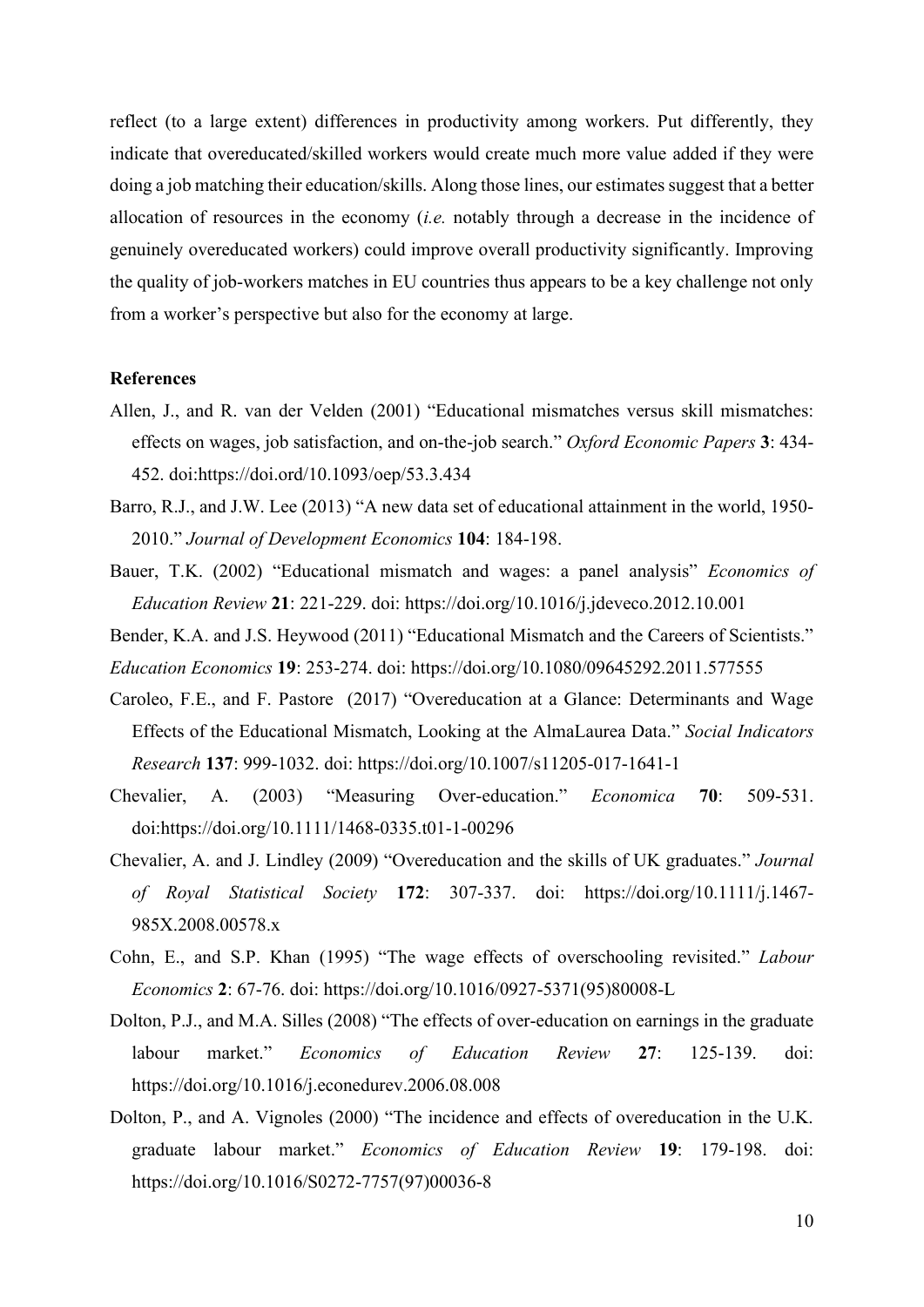- Duncan, G.J., and S.D. Hoffman (1981) "The Incidence and Wage Effects of Overeducation." *Economics of Education Review* **1**: 75-86. doi: https://doi.org/10.1016/0272- 7757(81)90028-5
- European Commission (2017) *Employment and Social Developments in Europe 2017.*  Luxembourg: Publications Office of the European Union.
- European Commission (2019) *Education and Training Monitor 2019*. Luxembourg: Publications Office of the European Union.
- Frenette, M. (2004) "The overqualified Canadian graduate: the role of the academic program in the incidence, persistence, and economic returns to overqualification.´ *Economics of Education Review* **23**: 29-45. doi: https://doi.org/10.1016/S0272-7757(03)00043-8

Freeman, R.B. (1976) *The Overeducated American*. New York: Academic Press.

- Green, F. (2007) *Demanding Work: The Paradox of Job Quality in the Affluent Economy*. Princeton University Press.
- Green, F. and Y. Zhu (2010) "Overqualification, job dissatisfaction, and increasing dispersion in the returns to graduate education.´ *Oxford Economic Papers* **62**: 740-763. doi: https://doi.org/10.1093/oep/gpq002
- Korpi, T. and M. Tahlin (2009) "Educational mismatch, wages and wage growth: overeducation in Sweden, 1974-2000.´ *Labour Economics* **16**: 183-193. doi: https://doi.org/10.1016/j.labeco.2008.08.004
- Kracke, N., Reichelt, M. and B. Vicari (2018) "Wage Losses due to Overqualification: The Role of Formal Degrees and Occupational Skills.´*Social Indicators Research* **139**: 1085- 1108*.* doi: https://doi.org/10.1007/s11205-017-1744-8
- Leuven, E. and H. Oosterbeek (2011) "Chapter 3 Overeducation and Mismatch in the Labor Market." in *Handbook of The Economics of Education*, edited by Eric. A. Hanushek, Stephen Machin and Ludger Woessmann, 283-326. Elsevier. doi: https://doi.org/10.1016/B978-0-444-53444-6.00003-1
- Lindley, J. and S. McIntosh (2010) "Is the Over-Education Wage Penalty Permanent?" Sheffield Economic Research Paper Series No. 2010004.
- Mateos-Romero, L. Salinas-Joménez, MM. 2018. "Labor Mismatches: Effects on Wages and on Job Satisfaction in 17 OECD Countries´*Social Indicators Research* **140**: 369-391. doi: https://doi.org/10.1007/s11205-017-1830-y
- Mavromaras, K., McGuinness, S. and M. Wooden (2007) "Overskilling in the Australian Labour Market.´ *Autralian Economic Review* **40**: 307-312. doi: https://doi.org/10.1111/j.1467-8462.2007.00468.x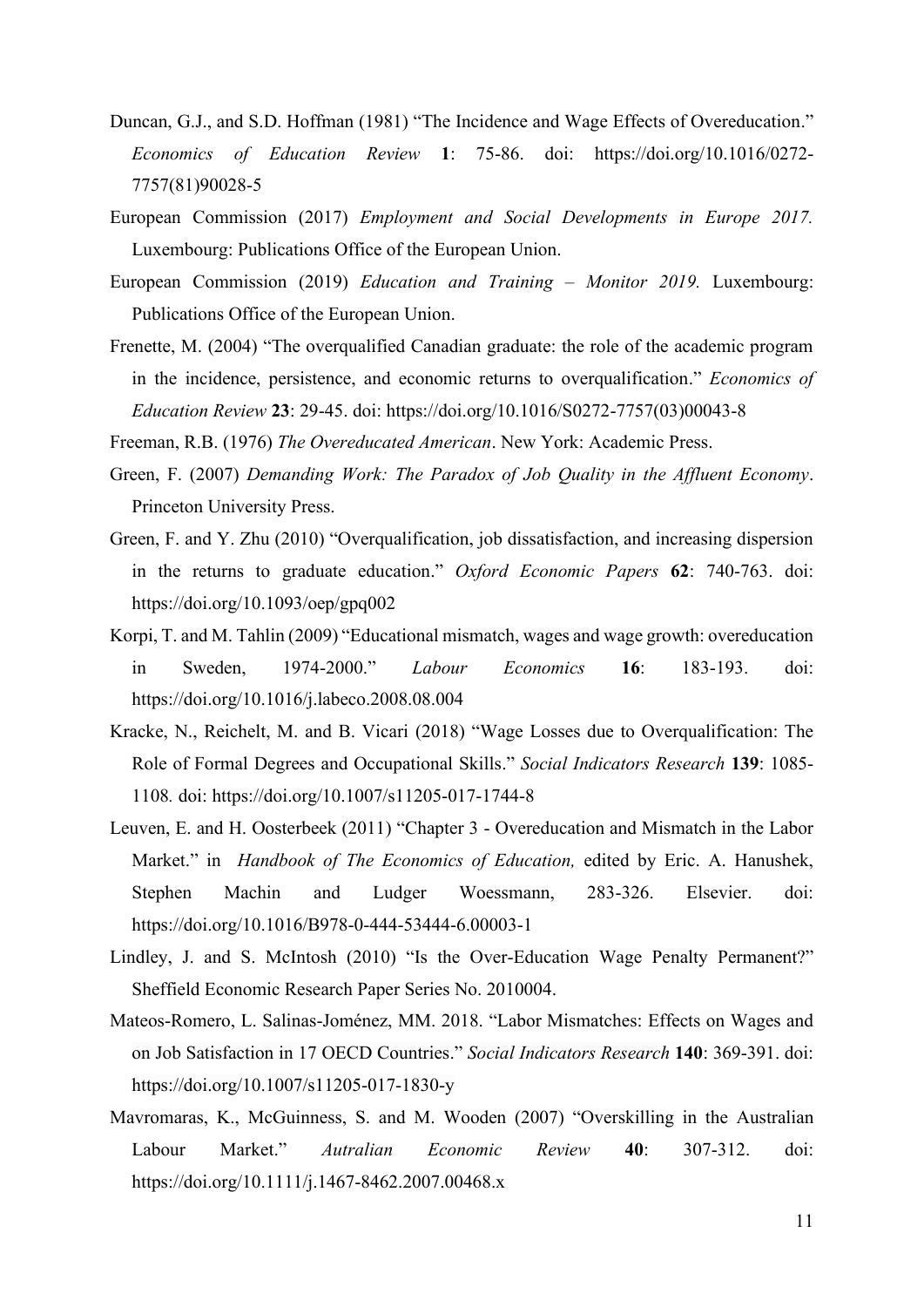- Mavromaras, K., McGuinness, S. and Y.K. Fok (2009) "Assessing the Incidence and Wage Effects of Overskilling in the Australian Labour Market.´*Economic Record* **85**: 60-72. doi: https://doi.org/10.1111/j.1475-4932.2008.00529.x
- Mavromaras, K., McGuinness, S., O'Leary, N.C., Sloane, P.J. and Z. Wei (2013) "Job Mismatches and Labour Market Outcomes: Panel Evidence on University Graduates." *Economic Record* **89**: 382-395. doi: https://doi.org/10.1111/1475-4932.12054
- McGuinness, S. (2006) "Overeducation in the labour market." *Journal of Economic Surveys* **20**: 387-418. doi: https://doi.org/10.1111/j.0950-0804.2006.00284.x
- McGuinness, S. and D. Byrne (2014) "Examining the Relationships between Labour Market Mismatches, Earnings and Job Satisfaction among Immigrant Graduates in Europe." IZA Discussion Paper No. 8440.
- McGuinness, S., Pouliakas, K. and P. Redmond (2018) "Skills Mismatch: Concepts, Measurement and Policy Approaches." *Journal of Economic Surveys* 32: 985-1015. doi: https://doi.org/10.1111/joes.12254
- OECD. (2011) *OECD Employment Outlook 2011 ± Chapter 4: Right for the Job ± Over-Qualified of Under-Skilled?*. Paris: OECD Publishing.
- Pecoraro, M. (2014) "Is There Still a Wage Penalty fo Being Overeducated But Well-Matched in Skills? A Panel Data Analysis of Swiss Graduate Cohort.´ *Labour* **28**: 309-337. doi: https://doi.org/10.1111/labr.12031
- Pecoraro, M. (2016) "The incidence and wage effects of overeducation using the vertical and horizontal mismatch in skills: Evidence from Switzerland." *International Journal of Manpower* **37**: 536-555. doi: https://doi.org/10.1108/IJM-10-2014-0207
- Pellizzari, M. and A. Fichen (2013) "A New Measure of Skills Mismatch: Theory and Evidence from the Survey of Adult Skills (PIAAC)" OECD Social, Employment and Migration Working Papers No 153.
- Sloane, P.J., Battu, H. and C. Belfield (1999) "Overeducation Among Graduates: A Cohort 9LHZ´*Education Economics* **7**:21-38. doi: https://doi.org/10.1080/09645299900000002
- van Ours, J. and L. Stoeldraijer (2011) "Age, wage and productivity in Dutch manufacturing." *De Economist* **159**: 113-137. doi: https://doi.org/10.1007/S10645-011-9159-4
- Verhaest, D. and E. Omey (2009) "Objective over-education and worker well-being: A shadow price approach.´ *Journal of Economic Psychology* **30**: 469-481. doi: https://doi.org/ 10.1016/j.joep.2008.06.003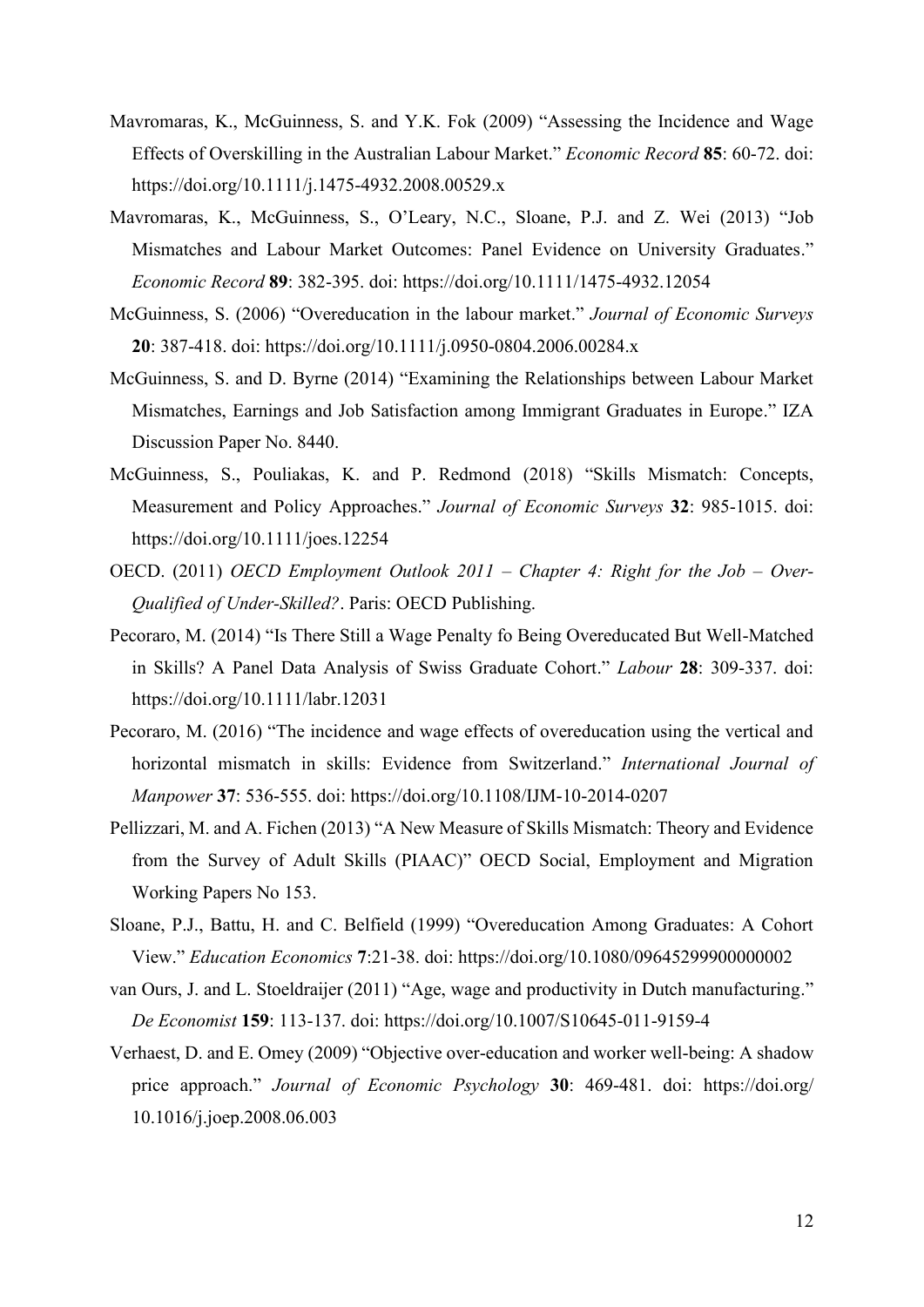|  |  |  |  | Table 1. Descriptive Statistics of Selected Variables |  |
|--|--|--|--|-------------------------------------------------------|--|
|--|--|--|--|-------------------------------------------------------|--|

| Variables                                                   | Mean  | Std. Dev. |
|-------------------------------------------------------------|-------|-----------|
| Level of attained education (% of workers)                  |       |           |
| Primary education                                           | 0.39  | 6.23      |
| Lower secondary education                                   | 7.30  | 26.01     |
| Upper secondary education                                   | 25.21 | 43.42     |
| Post-secondary education                                    | 11.10 | 31.42     |
| Tertiary education first level                              | 48.26 | 49.97     |
| Tertiary education advanced level                           | 7.74  | 26.72     |
| Attained education (on average, in years)                   | 14.30 | 2.37      |
| Overeducation                                               |       |           |
| Percentage of workers                                       | 26.35 | 44.06     |
| Years of overeducation                                      | 0.85  | 1.68      |
| Overskilling                                                |       |           |
| Percentage of workers                                       | 28.92 | 0.45      |
| Interaction between educational and skills mismatches       |       |           |
| Apparently overeducated (in % of workers)                   | 2.51  | 15.64     |
| Genuinely overeducated (in % of workers)                    | 23.64 | 42.49     |
| Workers with 10 years or more of tenure $(\%)$              | 41.27 | 49.23     |
| Women $(\% )$                                               | 44.70 | 49.72     |
| Share of workers $<$ 30 years                               | 43.97 | 49.64     |
| Share of workers between 30 and 49 years                    | 43.24 | 49.54     |
| Share of workers $> 49$ years                               | 12.77 | 33.38     |
| Part-time $(\% )$                                           | 13.50 | 34.17     |
| Firm size (in $\%$ ) <sup>a</sup>                           |       |           |
| Micro (between 1 and 9 workers)                             | 20.01 | 40.01     |
| Small (between 10 and 49 workers)                           | 28.17 | 44.98     |
| Medium (between 50 and 249 workers)                         | 25.97 | 43.85     |
| Large $(>250$ workers)                                      | 24.18 | 42.82     |
| Not mentioned                                               | 1.67  | 12.84     |
| Sector $(\% )$                                              |       |           |
| Agriculture, horticulture, forestry or fishing (A)          | 1.68  |           |
| Supply of gas or electricity, mining or quarrying $(B+D)$   | 1.91  |           |
| Supply, management or treatment of water or steam (E)       | 0.99  |           |
| Manufacturing or engineering (C)                            | 13.63 |           |
| Construction or building (F)                                | 5.32  |           |
| Retail, sales, shop work or whole sale (G)                  | 9.49  |           |
| Accommodation, catering or food services (I)                | 2.92  |           |
| Transportation or storage (H)                               | 5.52  |           |
| Information technology or communication services (J)        | 6.48  |           |
| Financial, insurance or real estate services $(K+L)$        | 5.44  |           |
| Professional, scientific or technical services (M)          | 7.26  |           |
| Administration and support services, including public (N+O) | 12.34 |           |
| Services relating to education or health (P)                | 18.24 |           |
| Cultural industries (arts, entertainment or recreation) (R) | 1.96  |           |
| Social and personal services (Q)                            | 5.86  |           |
| Other                                                       | 0.96  |           |
| Number of observations                                      |       | 23,123    |

<sup>a</sup> According to the European standard definitions of a medium and small firm.